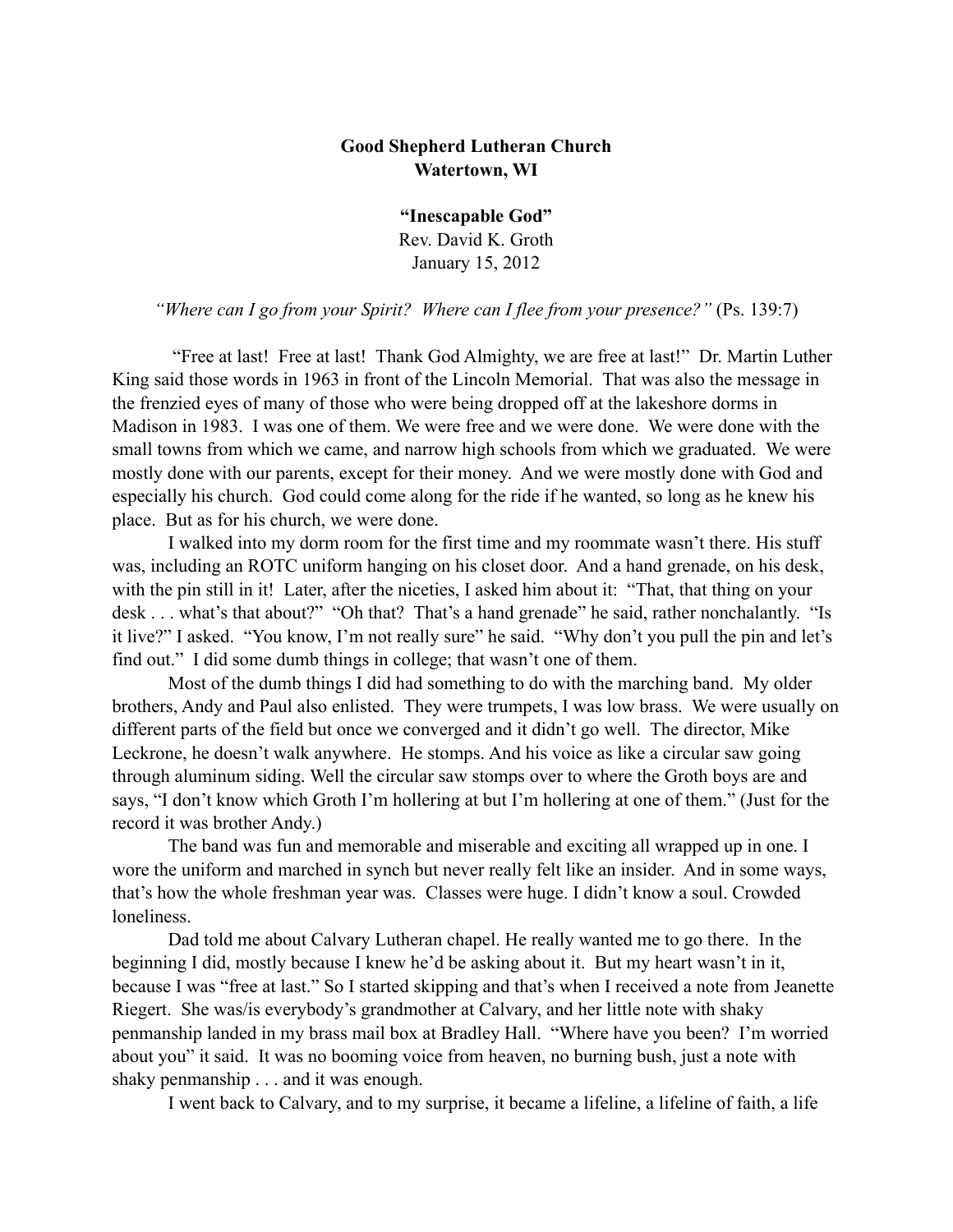line of good Christian friends. We didn't wear the same uniform or march in synch or slam a beer whenever the whistle blew. We were much closer than that. Some from Calvary remain friends today. One of them is my wife.

As freshmen moving into the lake shore dorms, we thought we were finally free of the old constraints, free to launch our new lives dedicated to the pursuit of happiness. But that's not freedom at all. That's just another kind of slavery. We thought we were mostly done with God and his church. What we did not know was that God and his church were not done with us!

Ps. 139, "Where can I go from your spirit? Where can I flee from your presence?" This psalm reveals a startling truth: we have a God who pursues us. We have a God who tracks us down. We usually think of God being far removed from us, up there in splendid heavenly isolation. He sits in a remote corner of heaven, waiting for us to seek and pursue and find him. And indeed, there are a lot of people running around talking about when they found God. But that's not how it works. It may feel like it is, but it is not. If anything, we are the ones who hide from him, and he's always the one who finds us. He takes the initiative and tracks us down. One poet even gave God a new name: "The Hound of Heaven." She wasn't being irreverent; she was rejoicing that God gives chase, even as we flee from Him.

That theme appears throughout the Bible. Right from the beginning, Adam and Eve tried to hide "themselves from the presence of the Lord among the trees of the garden". But God will have none of it. God takes the initiative, the initiative Adam couldn't take and graciously flushes them out. "Adam, where art thou?" I chuckle inside when I read that. He knew exactly where Adam was. Adam was a poor, miserable, lost and condemned creature, but God was not going to let Adam stay that way. He was going to force the relationship forward.

He is the God of pursuit. Remember how God ran Jonah down? To avoid God's call, Jonah was going to flee all the way to Tarshish, what he considered the far side of the world. But God pursued Jonah, all the way to the deepest, darkest depths of the sea.

Contrary to popular assumption, God is not passive. In Luke, Jesus talks about the Good Shepherd who leaves the 99 in order to go find that one who is lost. The shepherd finds the lost sheep, not the other way around. Jesus tells the story of an old woman who loses one of her ten coins. She lights a lamp and turns her house upside down and inside out and does not stop looking until she finds her coin. That coin is you and me. Dead in our trespasses and sin, we are no more able to find God than a coin is able to find its owner.

In Revelation, Jesus says "I stand at the door and knock." He will not break the door down and never come back. Periodically, he be knocking again. Writer Anne Lamott speaks of her conversion as one day standing outside a little church, looking in, listening to the singing, and finally stepping through the door and acknowledging that God all along had been pushing, nudging, prodding. She wrote, "I took a long breath and said out loud, "All right, you can come in now. I quit." Actually, she punctuated it with an earthy phrase that is not "pulpit friendly."

We do not pursue God mostly because, as lowly sinners, we don't want to have anything to do with a holy, righteous God. Remember Peter, and the miraculous catch of fish? After a long night without so much as a nibble, Jesus comes along and tells Peter to put out into deeper water and let his nets down there. Peter knows it isn't going to work but he dutifully obliges because its Jesus. He lets the net down and so many fish swim into it that it begins to become undone under the stress and the weight. That's when it dawns on Peter: he's a sinner in the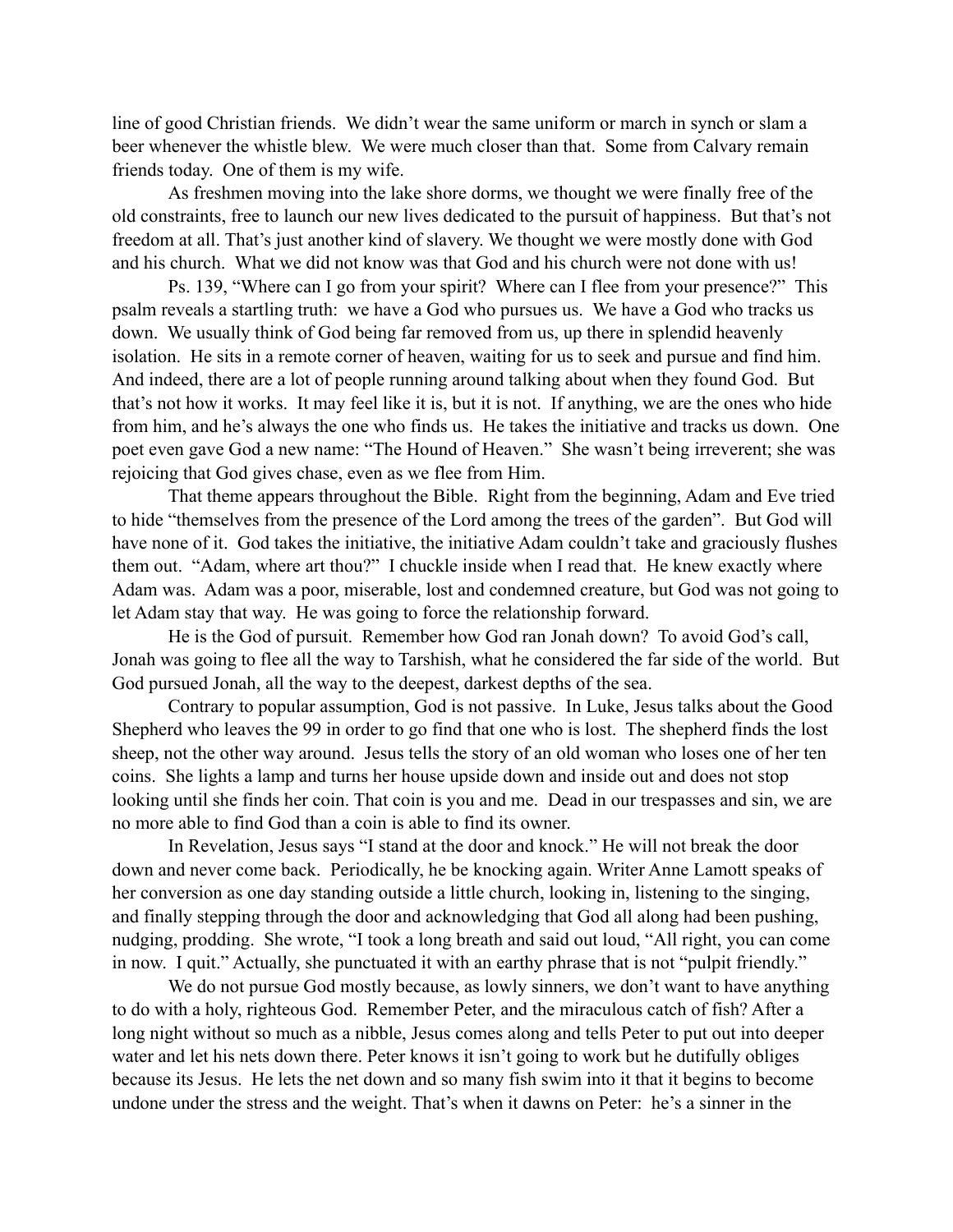presence of a holy and righteous God. He's chaff that's too close to the sun. "Stay away from me Lord, for I am a sinful man." Graciously, Jesus ignores that request. He does not stay away. He does not abandon Peter, but stays with him through thick and thin . . . also when Peter shamefully denies even knowing Jesus. Still, Jesus does not give up on Peter. You recall after the resurrection, the first person Jesus wants to see is Peter – not to scold or punish, but to forgive and restore.

You begin to think if Jesus does not give up on Adam, or Jonah, or Peter, or the rest of them, maybe he won't give up on me.

And so, just on the outside chance that one or more of you is actually trying to hold God at arm's length, please reconsider this ancient psalm written thousands of years ago: "Where can I go from your spirit?" On the outside chance you are thinking of doing the Jonah thing and fleeing from God, from his calling, his laws, his responsibilities, consider again the words of this psalm, "Where can I flee from your presence?"

On the outside chance that your life is full, with tight schedules and the bosses' expectations, with the kids homework and piano and basketball practice . . . on the outside chance you are so distracted that you can hardly even think about God let alone pray to him or study his Word, you might find this ancient psalm to be intriguing because he thinks about you. He has not forgotten you. "You know when I sit down and when I rise, you perceive my thoughts from afar. You discern my going out and my lying down; you are familiar with all my ways. Before a word is on my tongue you know it completely."

Or if you're contemplating a move, perhaps to another part of the country . . . or just across town into assisted living then hear this, "if I settle on the far side of the sea, even there your hand will guide me." Or the next time you fly, and you feel the thrust of those powerful engines and you get up to cruising altitude and you know it's silly but you can't help but think about 9/11 and Al Queda and all that. If might help to think also of this psalm: "If I ascend to the heavens, you are there. . . If I rise on the wings of the dawn . . . even there your right hand will hold me fast."

And if your life can only be described as hellish: your relationships unfulfilling, your work meaningless – then please know you are not alone. "If I make my bed in the depths, in Sheol, you are there."

Or if you're pregnant . . . and worried: "You created my inmost being; you knit me together in my mother's womb. My frame was not hidden from you when I was made in the secret place, when I was woven together. . . Your eyes saw my unformed body . . . I am fearfully and wonderfully made" (v. 13ff).

And if you find yourself thinking a lot about death, this psalm also has something for you. "If I say, 'Surely the darkness will hide me and the light become night around me, even the darkness will not be dark to you; the night will shine like the day, for darkness is as light to you. . . All the days ordained for me were written in *your* book before one of them came to be.'"

There is no where you can go that is beyond his reach. You cannot fall so far down that God cannot reach out and grasp you with his strong and saving hand. God pursues relentlessly, all the way to the cross, in fact, where out of love he died for you, so that you can hide from those three bullies: sin and death and the devil. You can really hide from them now, not behind